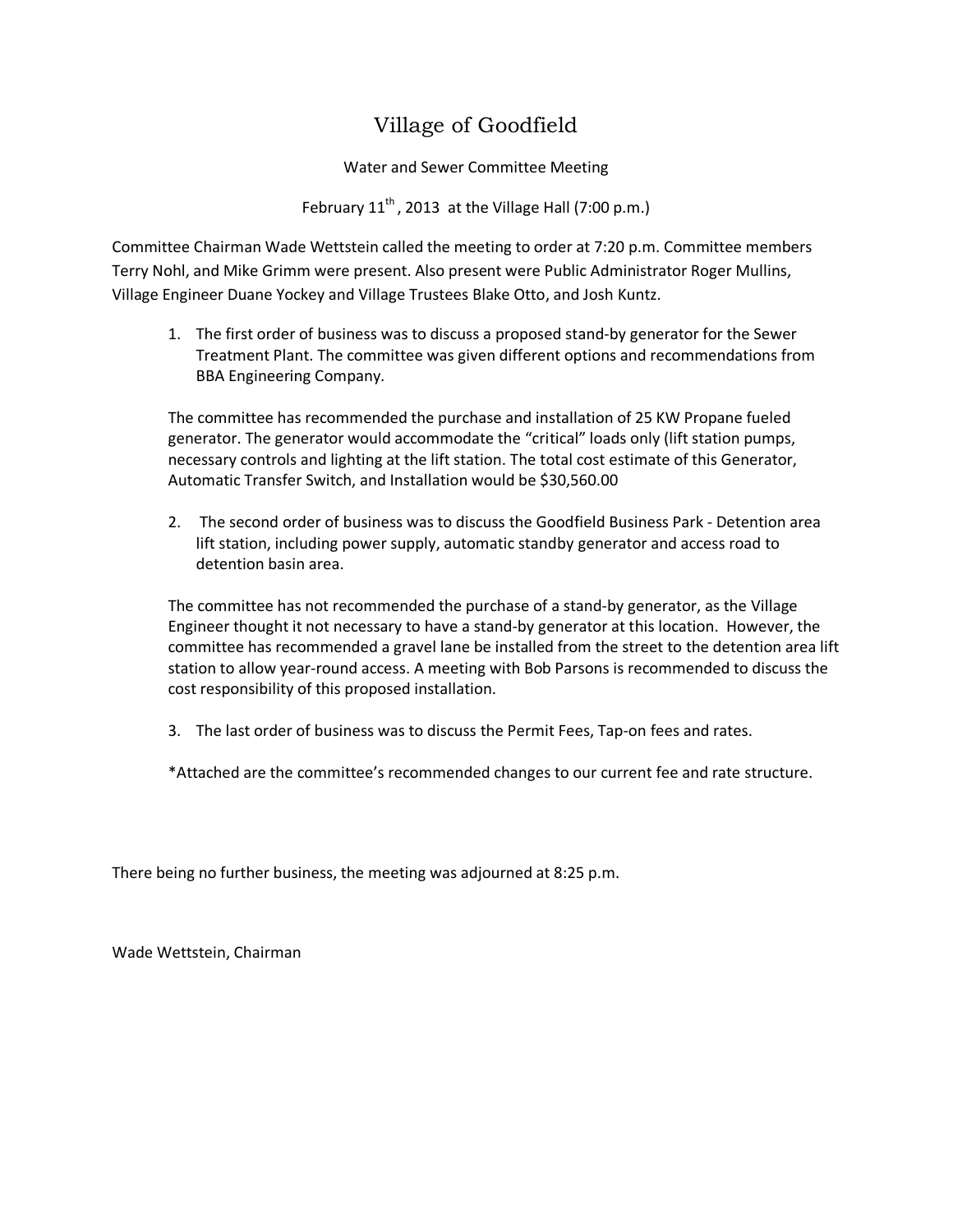|                           | <b>Residential</b> |          | <b>Business/ Commercial</b> |          | Industrial      |          |
|---------------------------|--------------------|----------|-----------------------------|----------|-----------------|----------|
|                           | <b>Existing</b>    | Proposed | <b>Existing</b>             | Proposed | <b>Existing</b> | Proposed |
| In Town                   |                    |          |                             |          |                 |          |
| Permit Fee                | \$800              | \$1,000  | \$800                       | \$2,000  | \$800           | \$3,000  |
| Water Tap-On Fee          | \$1,000            | \$1,000  | \$2,000                     | \$2,000  | \$2,000         | \$5,000  |
| Sewer Tap-On Fee          | \$300              | \$1,000  | \$300                       | \$2,000  | \$300           | \$5,000  |
| <b>Construction Water</b> | \$50               | \$50     | \$100                       | \$150    | \$100           | \$250    |
| <b>Totals</b>             | \$2,150            | \$3,150  | \$3,100                     | \$6,150  | \$3,200         | \$13,250 |
| Out of Town               |                    |          |                             |          |                 |          |
| Sewer Tap-on Fee          | \$600              | \$2,000  | \$600                       | \$3,000  | \$600           | \$5,000  |